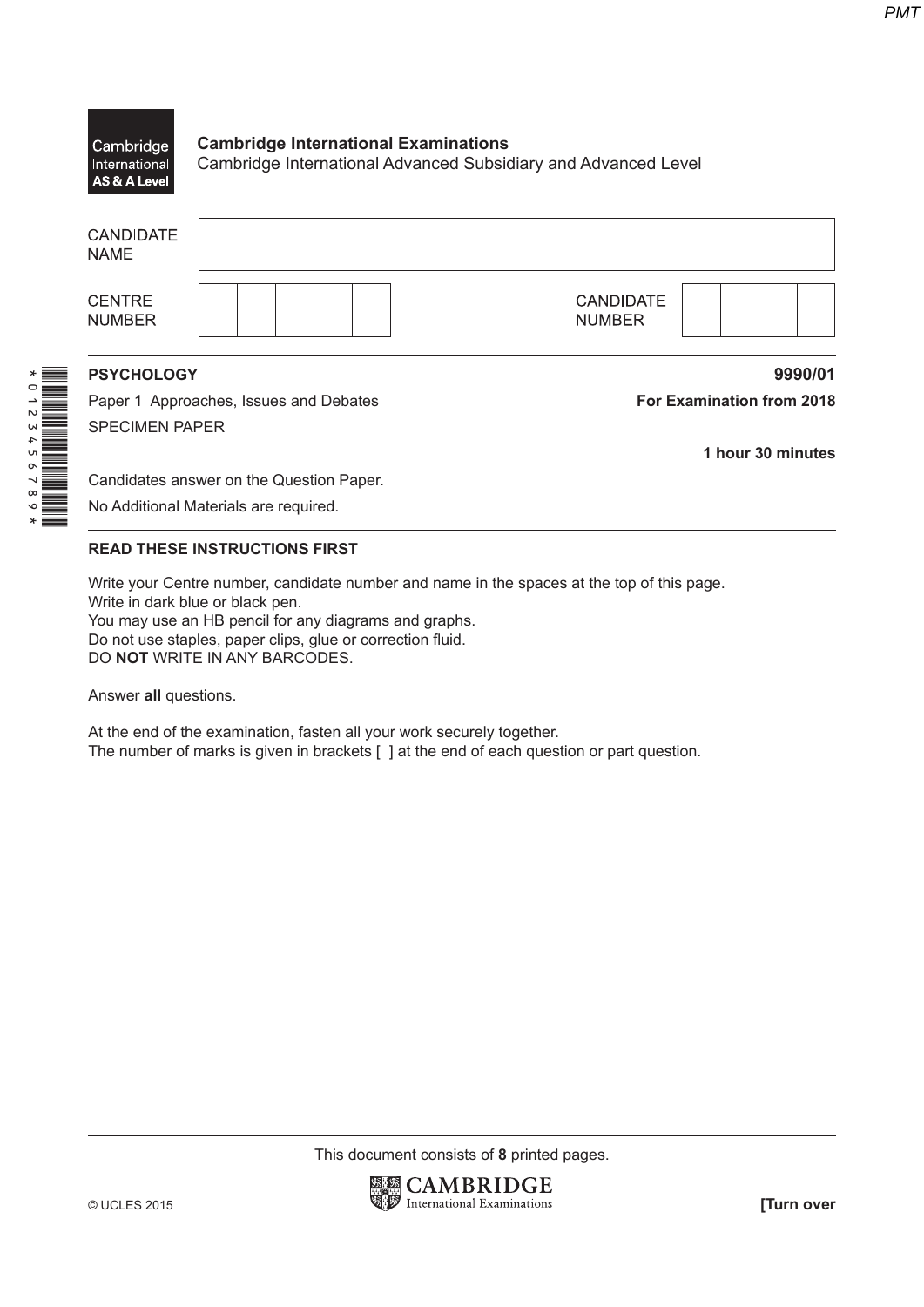## Answer all questions.

State one aim from the study by Dement and Kleitman (sleep and dreams).  $\mathbf{1}$ 

 $\overline{2}$ Identify which one of the following statements is not true of Dement and Kleitman's observations of REM sleep.



Eye movements are more frequent in dreams about distant objects.

People may make movements, e.g. foot twitches, while dreaming.



The sleeper's eyes move in REM sleep.

There are usually several REM sleep periods per night.

 $[1]$ 

- $\overline{3}$ From the study by Laney et al. (false memory):
	- (a) Explain why the study was carried out.

(b) Describe what the participants were told about the purpose of the study before it began.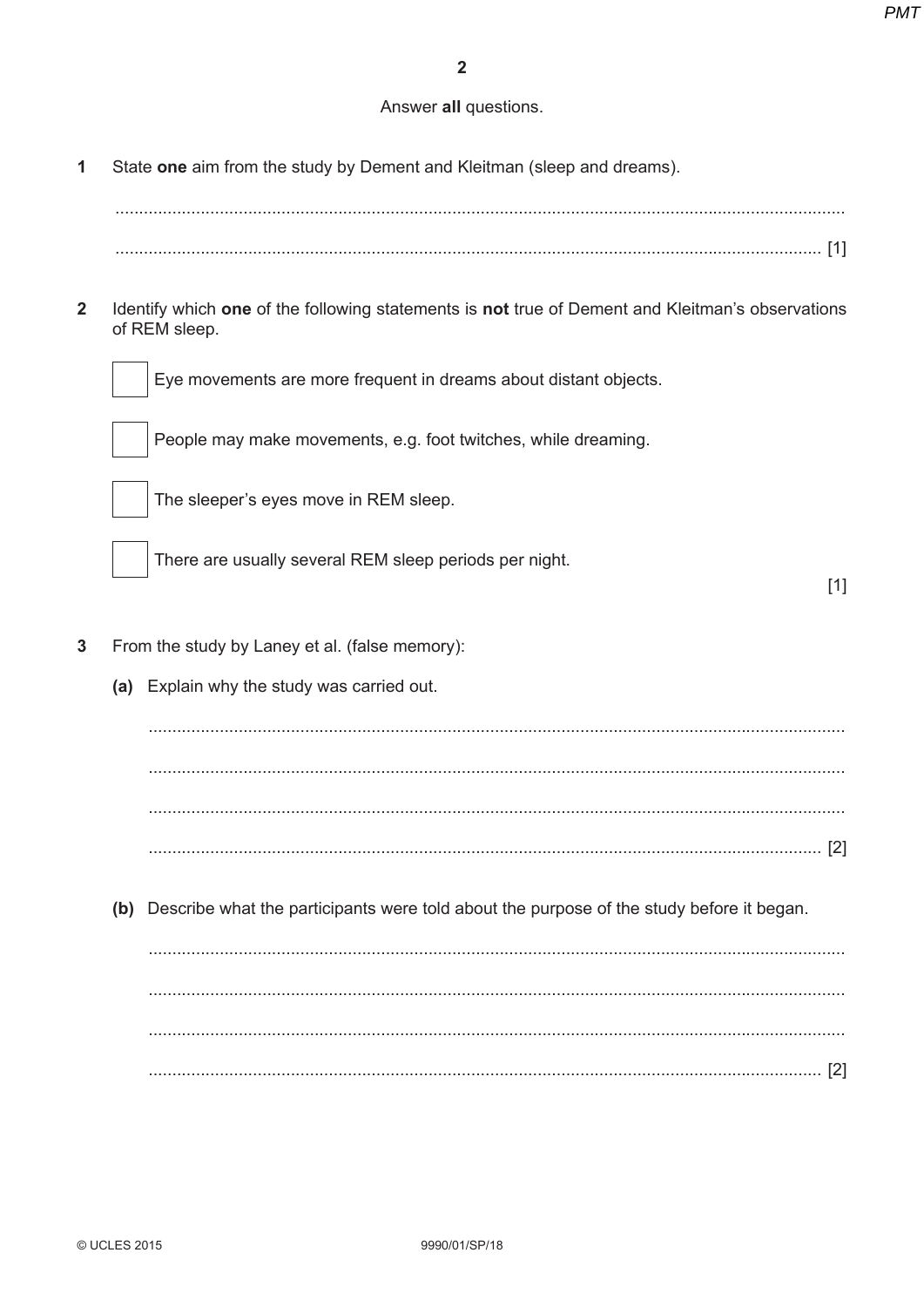**(c)** Explain why the participants were not told that the study was about false memories when they arrived at the laboratory.

%333333333333333333333333333333333333333333333333333333333333333333333333333333333333333333333333333333333333333333333333333333333333333333333333333

%333333333333333333333333333333333333333333333333333333333333333333333333333333333333333333333333333333333333333333333333333333333333333333333333333 %333333333333333333333333333333333333333333333333333333333333333333333333333333333333333333333333333333333333333333333333333333333333333333333333333 %333333333333333333333333333333333333333333333333333333333333333333333333333333333333333333333333333333333333333333333333333333333333333333333333333 %333333333333333333333333333333333333333333333333333333333333333333333333333333333333333333333333333333333333333333333333333333333333333333333333333 %3333333333333333333333333333333333333333333333333333333333333333333333333333333333333333333333333333333333333333333333333333333333333333333333%T`U

- **4** The study by Baron-Cohen et al. (eyes test) used adult participants, although similar studies have used children.
	- **(a)** Describe one methodological problem that could arise if child participants were used in this study.

%333333333333333333333333333333333333333333333333333333333333333333333333333333333333333333333333333333333333333333333333333333333333333333333333333 %333333333333333333333333333333333333333333333333333333333333333333333333333333333333333333333333333333333333333333333333333333333333333333333333333 %333333333333333333333333333333333333333333333333333333333333333333333333333333333333333333333333333333333333333333333333333333333333333333333333333 %3333333333333333333333333333333333333333333333333333333333333333333333333333333333333333333333333333333333333333333333333333333333333333333333%T:U

**(b)** Explain one useful application of the findings, if child participants were used in this study.

%333333333333333333333333333333333333333333333333333333333333333333333333333333333333333333333333333333333333333333333333333333333333333333333333333 %333333333333333333333333333333333333333333333333333333333333333333333333333333333333333333333333333333333333333333333333333333333333333333333333333 %333333333333333333333333333333333333333333333333333333333333333333333333333333333333333333333333333333333333333333333333333333333333333333333333333 %3333333333333333333333333333333333333333333333333333333333333333333333333333333333333333333333333333333333333333333333333333333333333333333333%T:U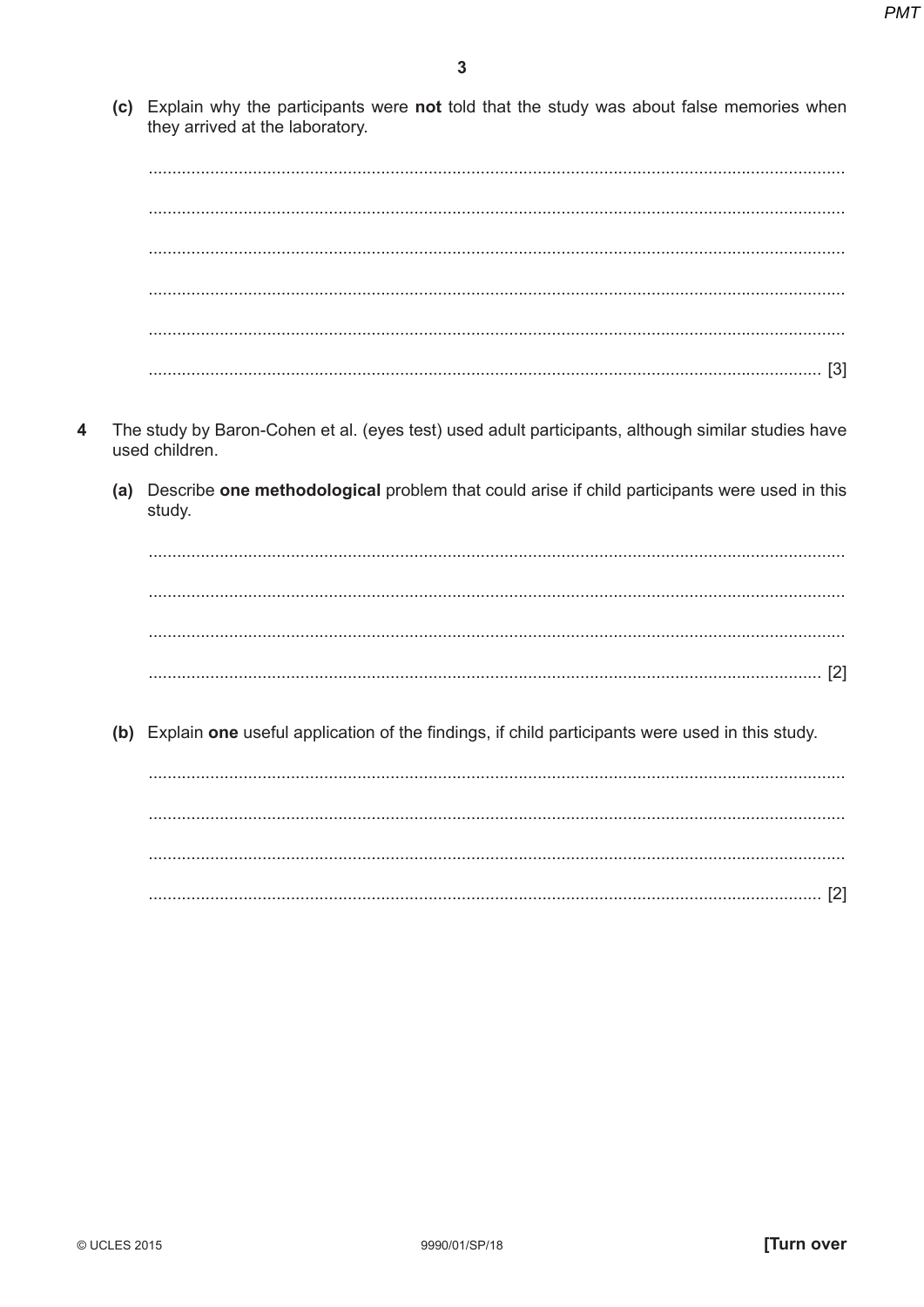**5** (a) Describe the conclusions from the study by Bandura et al. (aggression). %333333333333333333333333333333333333333333333333333333333333333333333333333333333333333333333333333333333333333333333333333333333333333333333333333

%333333333333333333333333333333333333333333333333333333333333333333333333333333333333333333333333333333333333333333333333333333333333333333333333333

%333333333333333333333333333333333333333333333333333333333333333333333333333333333333333333333333333333333333333333333333333333333333333333333333333

- %333333333333333333333333333333333333333333333333333333333333333333333333333333333333333333333333333333333333333333333333333333333333333333333333333 %333333333333333333333333333333333333333333333333333333333333333333333333333333333333333333333333333333333333333333333333333333333333333333333333333 %3333333333333333333333333333333333333333333333333333333333333333333333333333333333333333333333333333333333333333333333333333333333333333333333%T`U
- **(b)** Explain two ways in which the learning approach is different from the social approach. Use the study by Bandura et al. as an example of the learning approach.

%333333333333333333333333333333333333333333333333333333333333333333333333333333333333333333333333333333333333333333333333333333333333333333333333333 %333333333333333333333333333333333333333333333333333333333333333333333333333333333333333333333333333333333333333333333333333333333333333333333333333 %333333333333333333333333333333333333333333333333333333333333333333333333333333333333333333333333333333333333333333333333333333333333333333333333333 %333333333333333333333333333333333333333333333333333333333333333333333333333333333333333333333333333333333333333333333333333333333333333333333333333 %333333333333333333333333333333333333333333333333333333333333333333333333333333333333333333333333333333333333333333333333333333333333333333333333333 %333333333333333333333333333333333333333333333333333333333333333333333333333333333333333333333333333333333333333333333333333333333333333333333333333 %333333333333333333333333333333333333333333333333333333333333333333333333333333333333333333333333333333333333333333333333333333333333333333333333333 %3333333333333333333333333333333333333333333333333333333333333333333333333333333333333333333333333333333333333333333333333333333333333333333333%TbU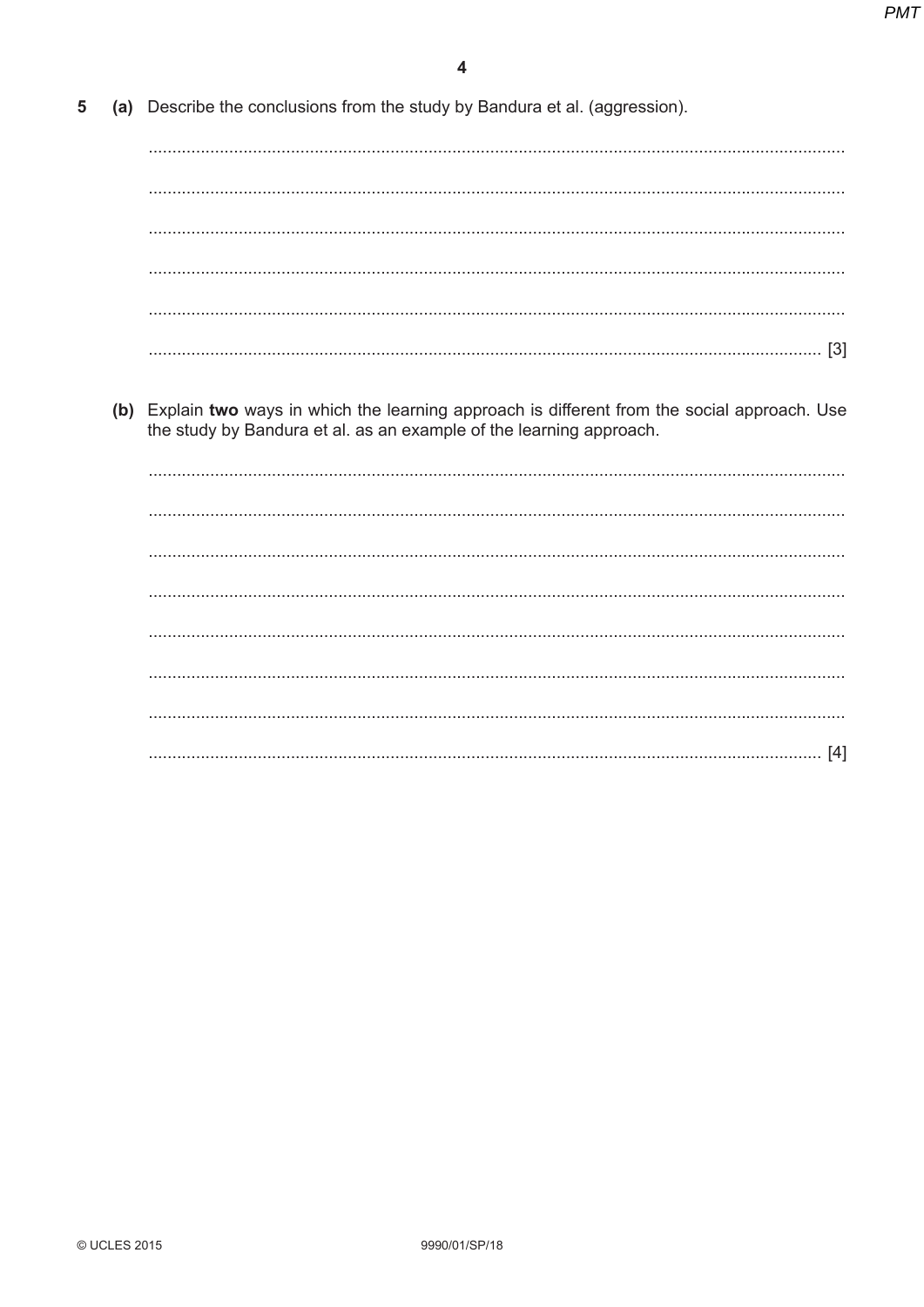**6** (a) Describe one aim from the study by Saavedra and Silverman (button phobia).

%333333333333333333333333333333333333333333333333333333333333333333333333333333333333333333333333333333333333333333333333333333333333333333333333333 %333333333333333333333333333333333333333333333333333333333333333333333333333333333333333333333333333333333333333333333333333333333333333333333333333 %333333333333333333333333333333333333333333333333333333333333333333333333333333333333333333333333333333333333333333333333333333333333333333333333333 %3333333333333333333333333333333333333333333333333333333333333333333333333333333333333333333333333333333333333333333333333333333333333333333333%T:U

**(b)** Explain how two results from the study by Saavedra and Silverman relate to the aim you have described in part (a).

%333333333333333333333333333333333333333333333333333333333333333333333333333333333333333333333333333333333333333333333333333333333333333333333333333 %333333333333333333333333333333333333333333333333333333333333333333333333333333333333333333333333333333333333333333333333333333333333333333333333333 %333333333333333333333333333333333333333333333333333333333333333333333333333333333333333333333333333333333333333333333333333333333333333333333333333 %333333333333333333333333333333333333333333333333333333333333333333333333333333333333333333333333333333333333333333333333333333333333333333333333333 %333333333333333333333333333333333333333333333333333333333333333333333333333333333333333333333333333333333333333333333333333333333333333333333333333 %333333333333333333333333333333333333333333333333333333333333333333333333333333333333333333333333333333333333333333333333333333333333333333333333333 %333333333333333333333333333333333333333333333333333333333333333333333333333333333333333333333333333333333333333333333333333333333333333333333333333 %3333333333333333333333333333333333333333333333333333333333333333333333333333333333333333333333333333333333333333333333333333333333333333333333%TbU

**T** Studies in cognitive psychology could be used to help workers doing repetitive jobs who find it hard to concentrate.

Describe how the results of the study by Andrade (doodling) could be applied to help with this problem.

%3333333333333333333333333333333333333333333333333333333333333333333333333333333333333333333333333333333333333333333333333333333333333333333333333333333333 %3333333333333333333333333333333333333333333333333333333333333333333333333333333333333333333333333333333333333333333333333333333333333333333333333333333333 %3333333333333333333333333333333333333333333333333333333333333333333333333333333333333333333333333333333333333333333333333333333333333333333333333333333333 %3333333333333333333333333333333333333333333333333333333333333333333333333333333333333333333333333333333333333333333333333333333333333333333333333333333333 %3333333333333333333333333333333333333333333333333333333333333333333333333333333333333333333333333333333333333333333333333333333333333333333333333333333333 %3333333333333333333333333333333333333333333333333333333333333333333333333333333333333333333333333333333333333333333333333333333333333333333333333333333333 %3333333333333333333333333333333333333333333333333333333333333333333333333333333333333333333333333333333333333333333333333333333333333333333333333333333333 %33333333333333333333333333333333333333333333333333333333333333333333333333333333333333333333333333333333333333333333333333333333333333333333333333333%TbU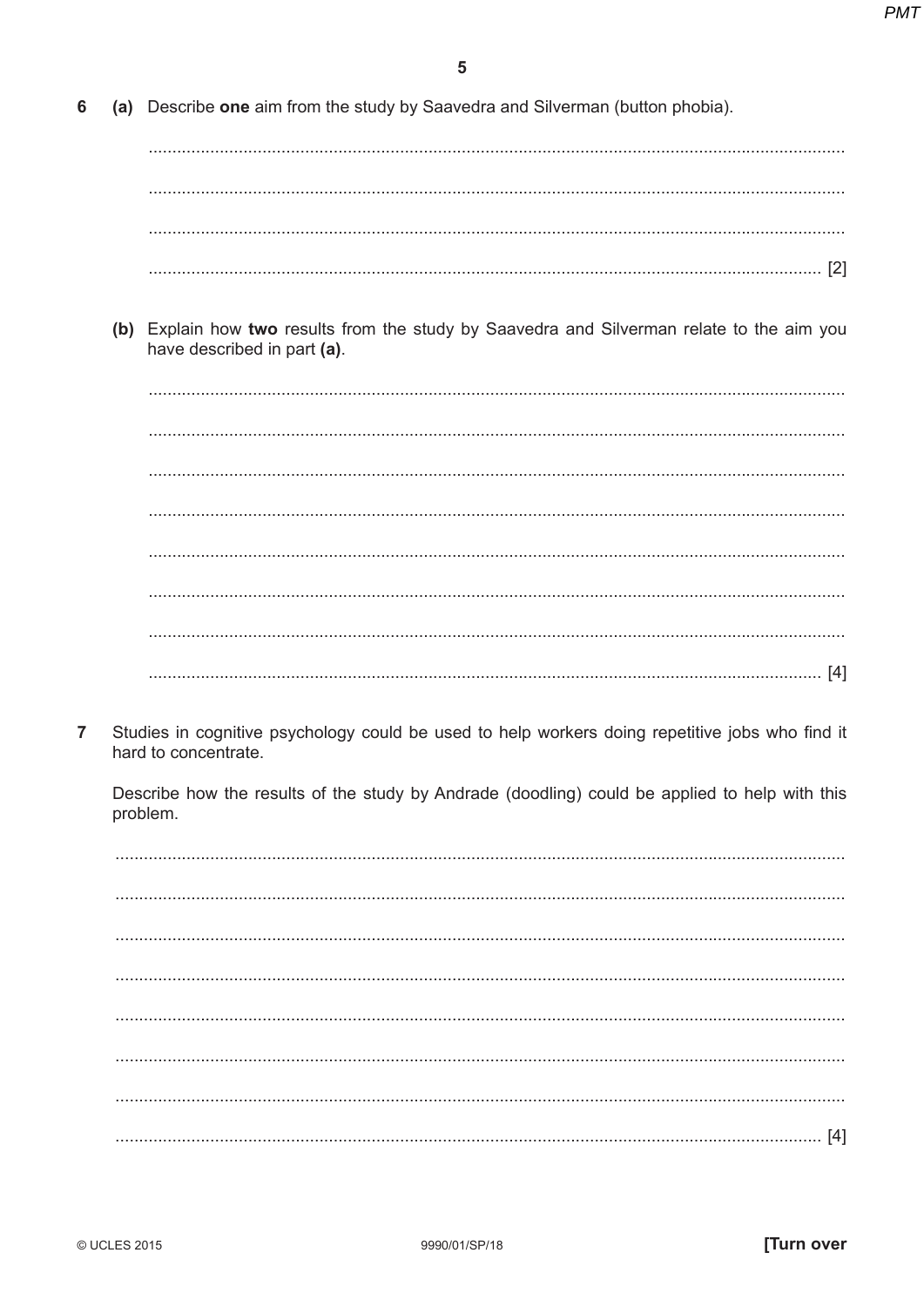According to Milgram, his study on obedience produced two surprising findings. 8

Describe both of these surprising findings.

9 The study by Canli et al. used a brain scan.

Explain why brain scans are used in the biological approach to psychology. Use an example in your answer.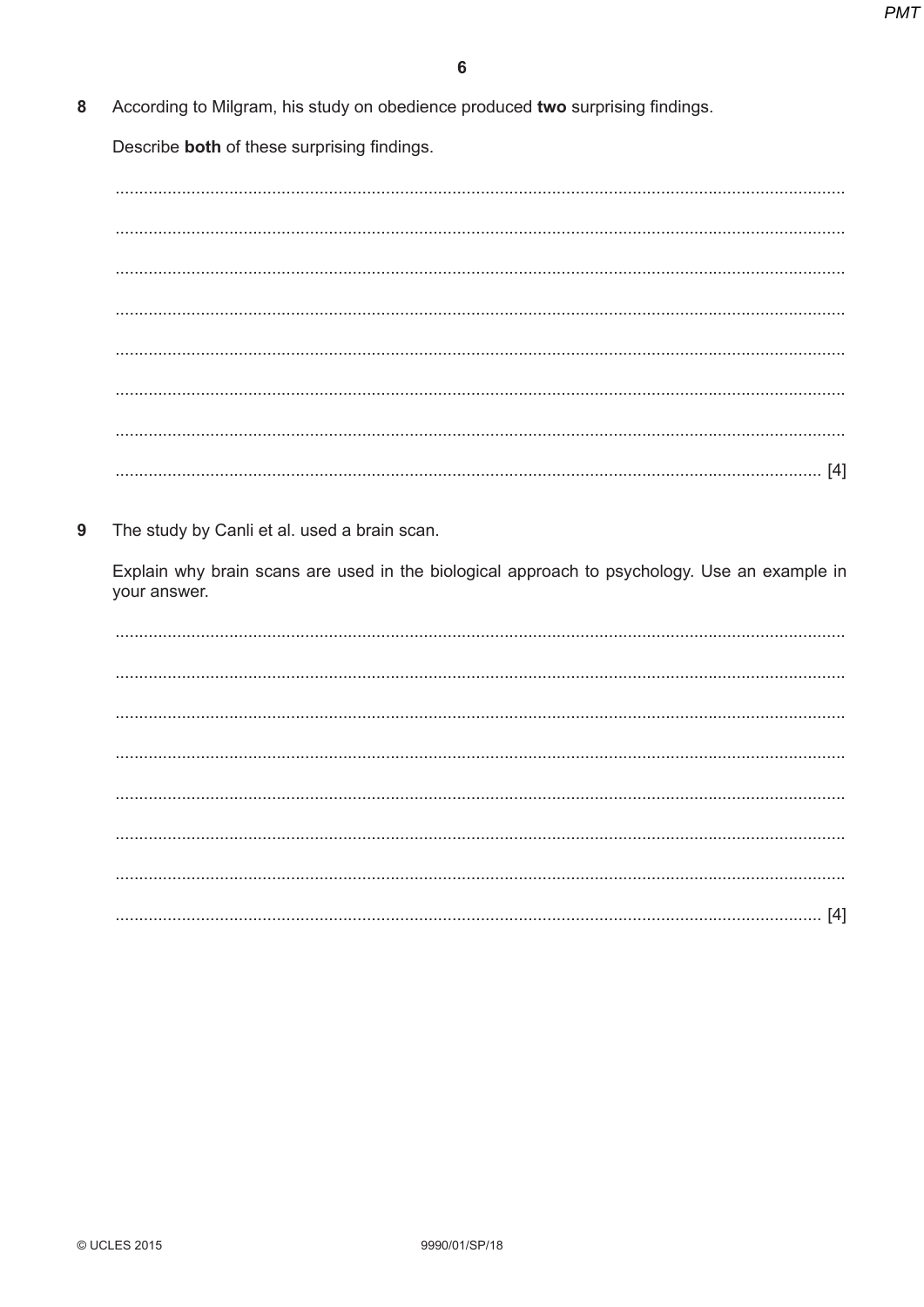|  | 10 From the study by Piliavin et al. (subway Samaritans):           |  |  |  |  |  |
|--|---------------------------------------------------------------------|--|--|--|--|--|
|  | (a) Outline two aims of the study.                                  |  |  |  |  |  |
|  |                                                                     |  |  |  |  |  |
|  |                                                                     |  |  |  |  |  |
|  |                                                                     |  |  |  |  |  |
|  |                                                                     |  |  |  |  |  |
|  |                                                                     |  |  |  |  |  |
|  |                                                                     |  |  |  |  |  |
|  |                                                                     |  |  |  |  |  |
|  |                                                                     |  |  |  |  |  |
|  |                                                                     |  |  |  |  |  |
|  | (b) Discuss at least two strengths and two weaknesses of the study. |  |  |  |  |  |
|  |                                                                     |  |  |  |  |  |
|  |                                                                     |  |  |  |  |  |
|  |                                                                     |  |  |  |  |  |
|  |                                                                     |  |  |  |  |  |
|  |                                                                     |  |  |  |  |  |
|  |                                                                     |  |  |  |  |  |
|  |                                                                     |  |  |  |  |  |
|  |                                                                     |  |  |  |  |  |
|  |                                                                     |  |  |  |  |  |
|  |                                                                     |  |  |  |  |  |
|  |                                                                     |  |  |  |  |  |
|  |                                                                     |  |  |  |  |  |
|  |                                                                     |  |  |  |  |  |
|  |                                                                     |  |  |  |  |  |
|  |                                                                     |  |  |  |  |  |
|  |                                                                     |  |  |  |  |  |
|  |                                                                     |  |  |  |  |  |
|  |                                                                     |  |  |  |  |  |